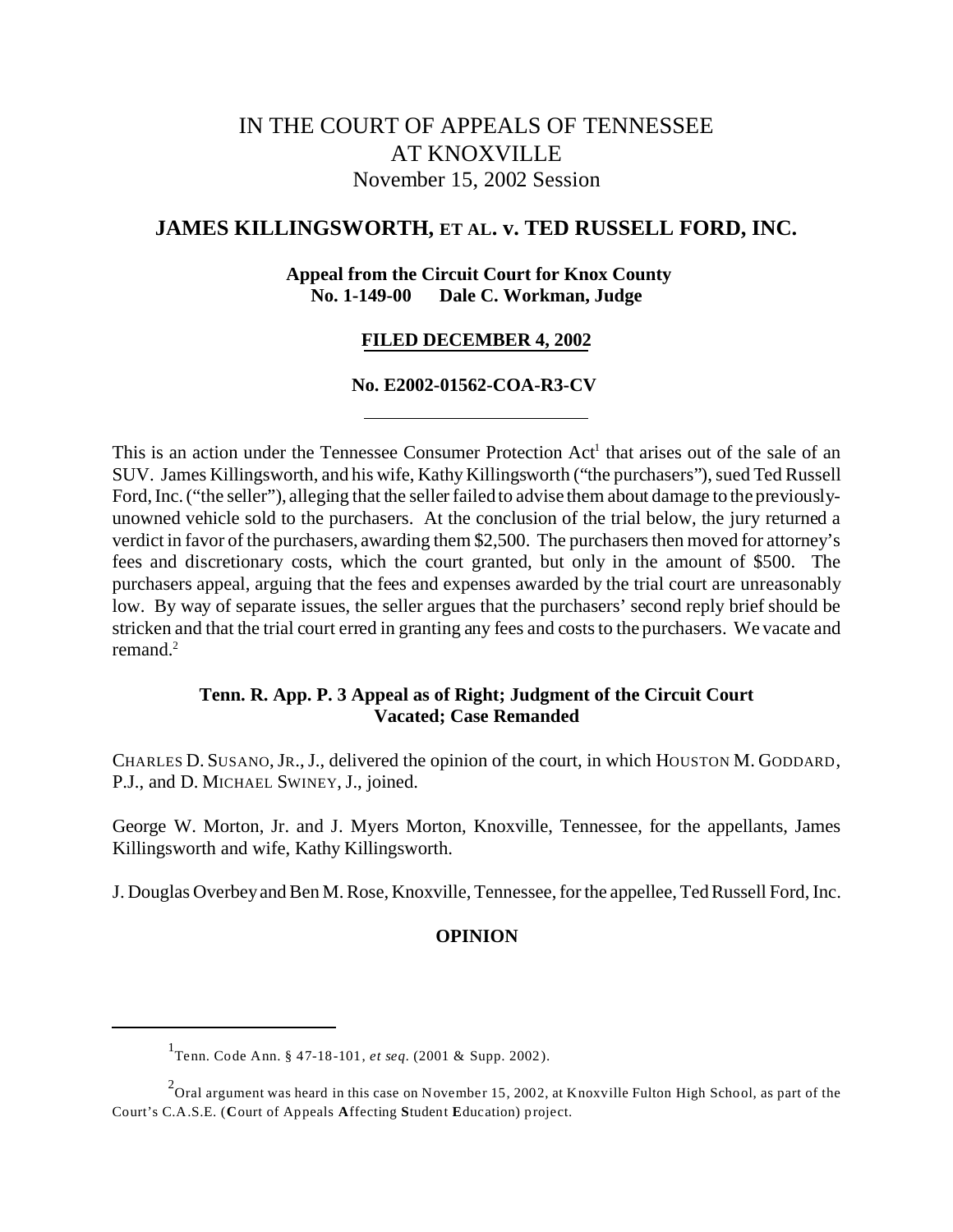In December, 1999, the purchasers began shopping for a new vehicle. They found a 2000 model Ford Expedition at the seller's place of business and entered into negotiations with the seller. As they were unable to agree on a price, the purchasers prepared to leave the seller's place of business. At that time, the salesperson with whom the purchasers were negotiating mentioned that he had one 1999 model Ford Expedition, not previously owned, left on the lot. The purchasers went with the salesperson to examine this vehicle, and they were pleased with what they saw. The purchasers then bought this vehicle from the seller.

Shortly after purchasing the 1999 Ford Expedition, the purchasers took a trip to Alabama to visit friends. While unloading some of their belongings, one of their friends noticed some masking tape on the roof of the vehicle.<sup>3</sup> Upon further inspection, the purchasers realized that at least part of the vehicle had been repainted. After returning home, the purchasers examined the vehicle more closely and noticed more extensive damage to the vehicle.

The purchasers called the seller and informed it of their discovery. At the seller's request, the purchasers returned to the seller's place of business with the vehicle. The seller's general manager examined the Expedition and informed the purchasers that the vehicle had been "scratched" in transit to the seller. The purchasers then demanded to see the invoice for the repairs to the vehicle. This invoice revealed that the vehicle had been repaired due to "collision damage." At this time, the seller offered to have the vehicle repaired at a body shop of the purchasers' choosing. In addition, the seller offered the purchasers an extended warranty. However, at the time the offer was made, no monetary value was placed on it.

The purchasers then had the vehicle independently evaluated. This evaluation exposed even more extensive damage. The purchasers sued the seller under the Tennessee Consumer Protection Act ("the Act"), claiming that the seller had engaged in intentionally deceptive acts by misrepresenting the value of the vehicle and by failing to disclose the damage to the vehicle.

At trial, the testimony of the plaintiff, Mrs. Killingsworth, and the purchasers' expert witness revealed that the difference between the price the purchasers paid for what they thought was a new, undamaged vehicle, and the worth of the vehicle after repairs, was between \$5,000 and \$7,000. The seller's general manager testified that there was no difference in value between what the purchasers paid for the vehicle and the value of the repaired vehicle. The general manager also testified that the cost to a customer of the extended warranty offered to the purchasers was approximately \$2,000. At the conclusion of the trial, the jury found that the seller had violated the Act, but that the seller's violation was not knowing and willful, and that the seller did not intentionally misrepresent the value

 $^3$  At trial, the purchasers testified that when they examined the vehicle at the seller's place of business, they were not tall enough to see the roof of the vehicle, which is 6'3" in height. However, the plaintiff, Mrs. Killingsworth, testified that her friend in Alabama was 6'4" tall, was wearing thick boots, and was standing on a concrete elevation, which enabled him to see the roof of the vehicle and notice the masking tape.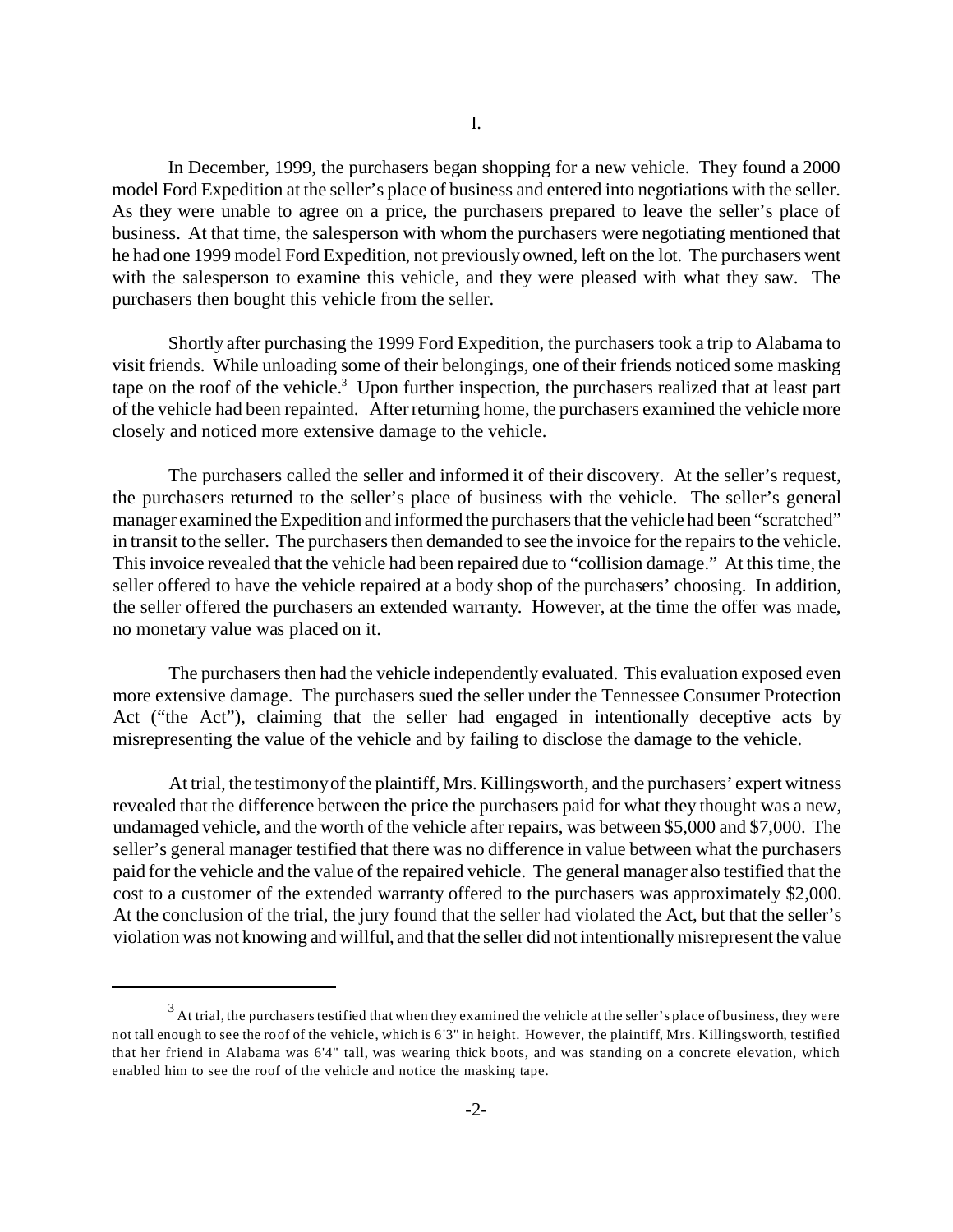of the vehicle. The jury awarded the purchasers \$2,500 in damages, but declined to award any punitive damages.

Subsequently, the purchasers moved the court to award attorney's fees and discretionary costs. The requested attorney's fees amounted to approximately \$9,718, and the discretionary costs requested by the purchasers equaled approximately \$1,864, for a total of \$11,582. The seller opposed the award of any fees and costs, asserting, *inter alia*, that, as the purchasers did not specifically request attorney's fees and costs in their complaint, they could not recover fees and costs. The court then awarded the purchasers \$500 in attorney's fees and costs.

At a hearing on the purchasers' motion to alter or amend, the trial court made the following statements:

> This case came on to be tried. The jury did what it saw as justice in this case, and the Court approved the jury verdict and approves that. What the jury did in this case, is found that the [purchasers were] overreaching, gave the cash equivalent of what the [seller] had offered long before the – well, not long, early on in the process.

> And so, trying to do justice and be fair, the Court did not award a full fee in this case, because the [purchasers] could have taken the offer that the [seller] made, which this jury ended up, found was fair. The Court found that the [seller], in this case, made an offer, which partially – the reason why I did award some fees in this case, because the [seller], in this case, never offered cash money. They offered – they said, We'll provide extended insurance and so forth and so on, which is not a – had they offered cash money, I doubt that I would have awarded anything in discretionary cost [sic] or attorneys' fees, considering the facts of the case and what the jury and the Court find to be justice in this case.

> So, I did not intend to award full fees for those reasons, and I am not saying that the fee was not earned. But the [purchasers] could have accepted what the jury found to be a fair offer long before a lot of these were ever incurred and that's why I did what I did.

So, the Motion to Alter is overruled.

From this order, the purchasers appeal.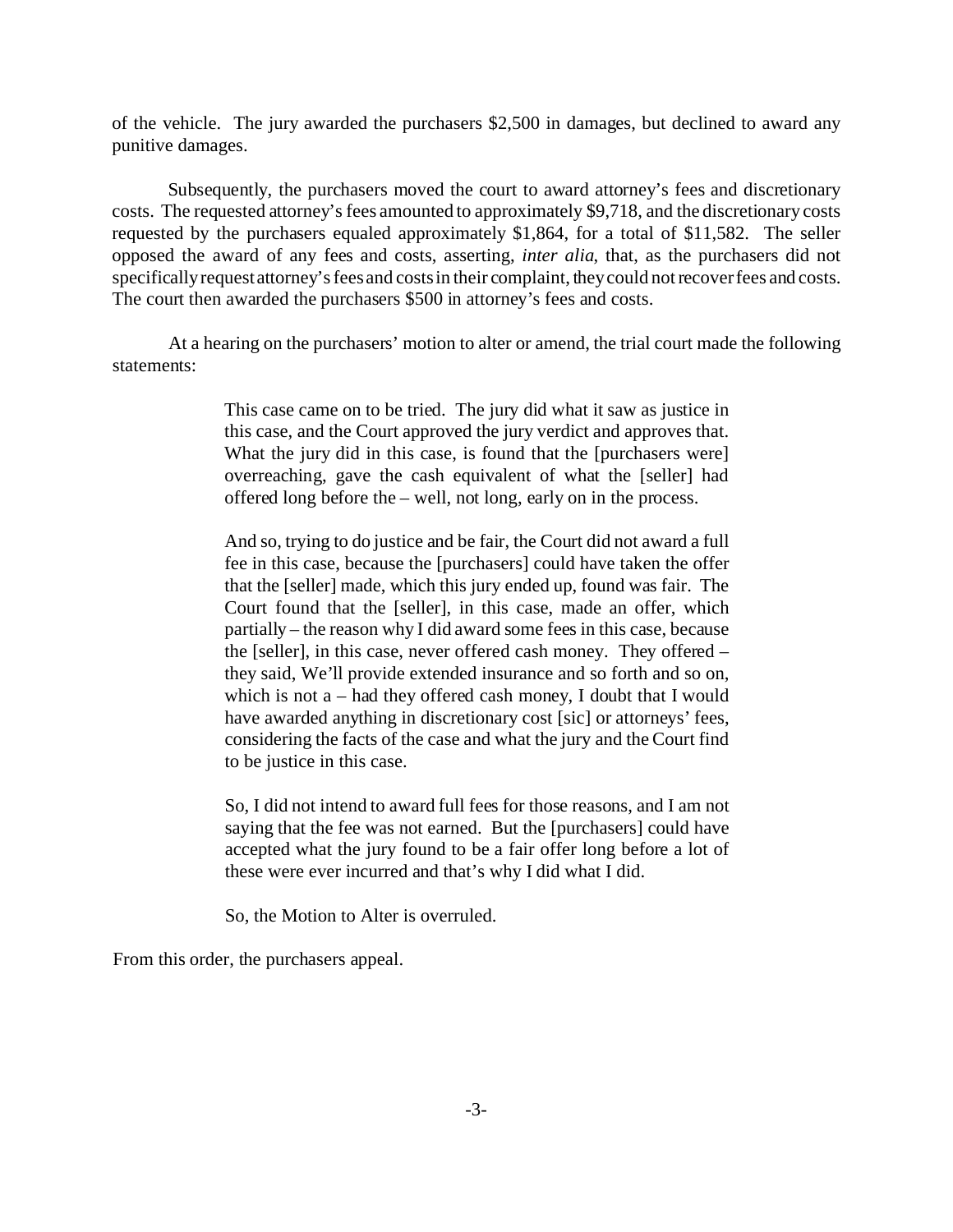Before addressing the parties' issues relating to attorney's fees and costs, we will address the seller's motion to strike the purchasers' second reply brief.

As the appellants in this case, the purchasers filed their initial brief, asserting as their only issue that the trial court abused its discretion in limiting the amount of the purchasers' fees and costs to \$500. The seller, as the appellee, then filed a brief in response to the purchasers' issue on appeal and raised the additional issue that the purchasers are not entitled to any fees and costs. The purchasers then filed a reply brief, in which they addressed both their own issue and the issue raised by the seller. Subsequently, the seller filed a reply brief pursuant to Tenn. R. App. P. 27(c), which provides as follows:

> The appellant may file a brief in reply to the brief of the appellee. If the appellee also is requesting relief from the judgment, the appellee may file a brief in reply to the response of the appellant to the issues presented by appellee's request for relief.

Thereafter, the purchasers filed a second reply brief. The propriety of the filing of this latter brief is now challenged on this appeal.

In a situation such as this, where both parties raise issues requesting relief from the judgment of the trial court, both parties are entitled to file reply briefs, provided that in the appellant's reply brief, the appellant responds to the issues raised by the appellee. This allows the party who has raised a given issue to have the final word on that issue. However, neither Tenn. R. App. P. 27(c) nor any other rule of this court allows the appellant to file a second reply brief. Accordingly, we find and hold that the purchasers' second reply brief should be stricken from the record. It will not be considered by us.

#### III.

The seller argues that, as the purchasers did not specifically request an award of attorney's fees and costs in their complaint, they are not entitled to such relief. Essentially, the seller asserts that the judgment in this case is beyond the scope of the pleadings. The seller asks this court to reverse the trial court's award to the purchasers of \$500.

The purchasers, in their complaint, specifically claim that the seller "violated the Tennessee Consumer Protection Act, [Tenn. Code Ann.] § 47-18-101, *et seq.*" The Act provides that, once a trial court finds there has been a violation of the Act, the court may award the plaintiff "reasonable attorney's fees and costs." Tenn. Code Ann. § 47-18-109(e)(1) (2001). The Tennessee Supreme Court has held that "in determining whether or not a judgment is beyond the scope of the pleadings, those pleadings must be given a liberal construction with all reasonable intendments taken in favor of the judgment." *Brown v. Brown*, 198 Tenn. 600, 611, 281 S.W.2d 492, 497 (1955) (citing *Myers*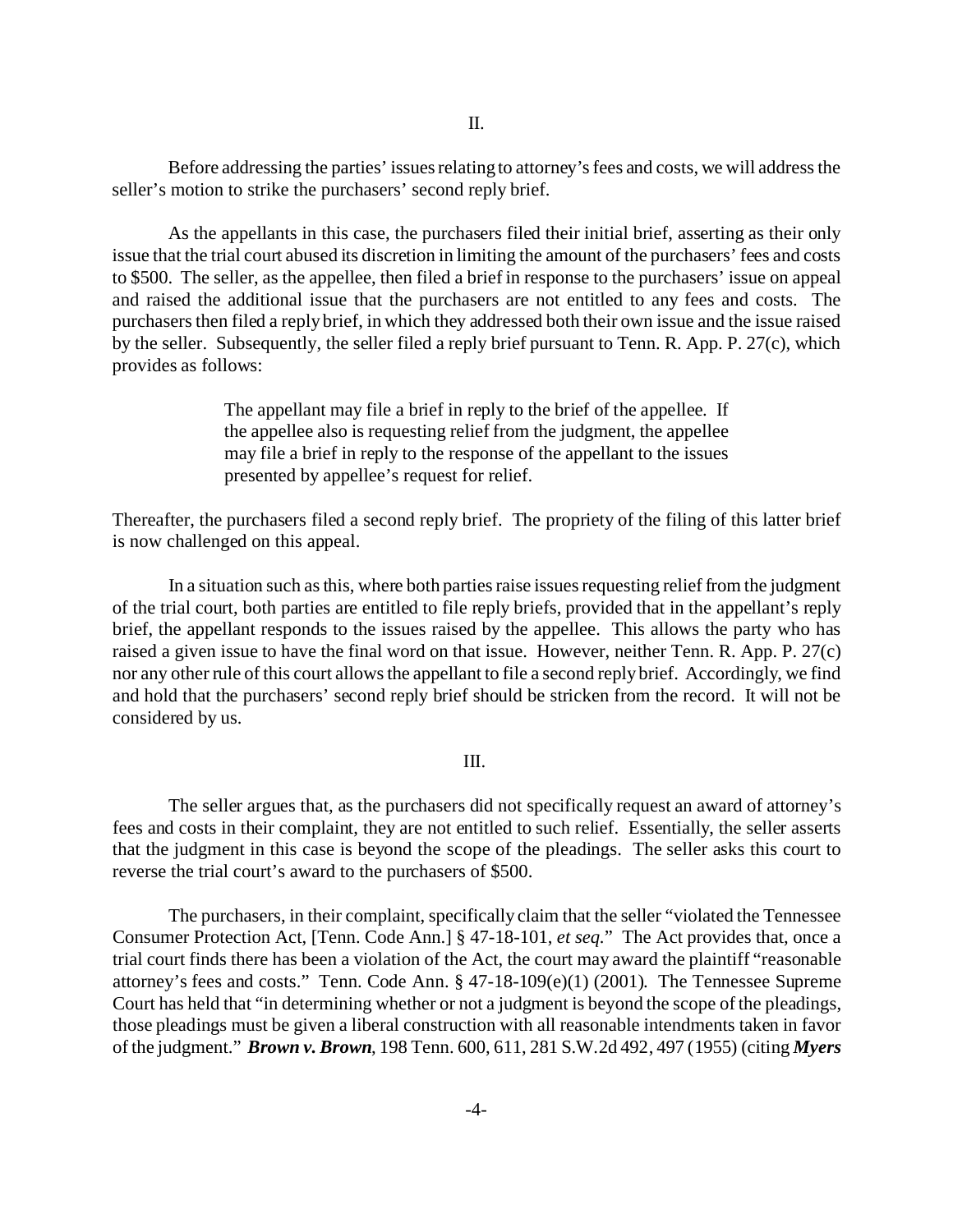*v. Wolf*, 162 Tenn. 42, 50, 34 S.W.2d 201, 203 (1931)). Given that we must liberally construe the complaint in the instant case and take "all reasonable intendments" in favor of the trial court's judgment, we conclude that the seller was effectively put on notice that the purchasers were seeking all relief authorized under the Act, including attorney's fees and costs. Accordingly, we find the seller's argument on this point to be without merit.

IV.

Having found that the failure to specifically plead attorney's fees and costs in their complaint is not fatal to the purchasers' recovery of such items, we turn now to the issue of whether the trial court abused its discretion in awarding the purchasers only \$500.

We begin our analysis by noting that a determination of reasonable attorney's fees and costs is necessarily a discretionary inquiry. *United Med. Corp. of Tenn. v. Hohenwald Bank & Trust Co.*, 703 S.W.2d 133, 137 (Tenn. 1986); *Sanders v. Gray*, 989 S.W.2d 343, 345 (Tenn. Ct. App. 1998); *see also* Tenn. R. Civ. P. 54.04(2). There is no fixed mathematical rule in this jurisdiction for determining reasonable fees and costs. This being the case, an appellate court will normally defer to a trial court's award of attorney's fees unless there is "a showing of an abuse of [the trial court's] discretion." *Threadgill v. Threadgill*, 740 S.W.2d 419, 426 (Tenn. Ct. App. 1987); *see also Sanders*, 989 S.W.2d at 345. In evaluating the lower court's exercise of its discretion in a non-jury setting, we review its award *de novo*. We are not authorized to disturb the trial court's award unless we find that the evidence preponderates against the trial court's factual findings. Tenn. R. App. P. 13(d).

In this state, the establishment of a reasonable attorney's fee is determined in accordance with Tennessee Code of Professional Responsibility DR 2-106 (2002), which is a part of Tenn. Sup. Ct. R. 8. DR 2-106 provides, in pertinent part, as follows:

> (B) ... Factors to be considered as guides in determining the reasonableness of a fee include the following:

> (1) The time and labor required, the novelty and difficulty of the questions involved, and the skill requisite to perform the legal service properly.

> (2) The likelihood, if apparent to the client, that the acceptance of the particular employment will preclude other employment by the lawyer.

> (3) The fee customarily charged in the locality for similar legal services.

(4) The amount involved and the results obtained.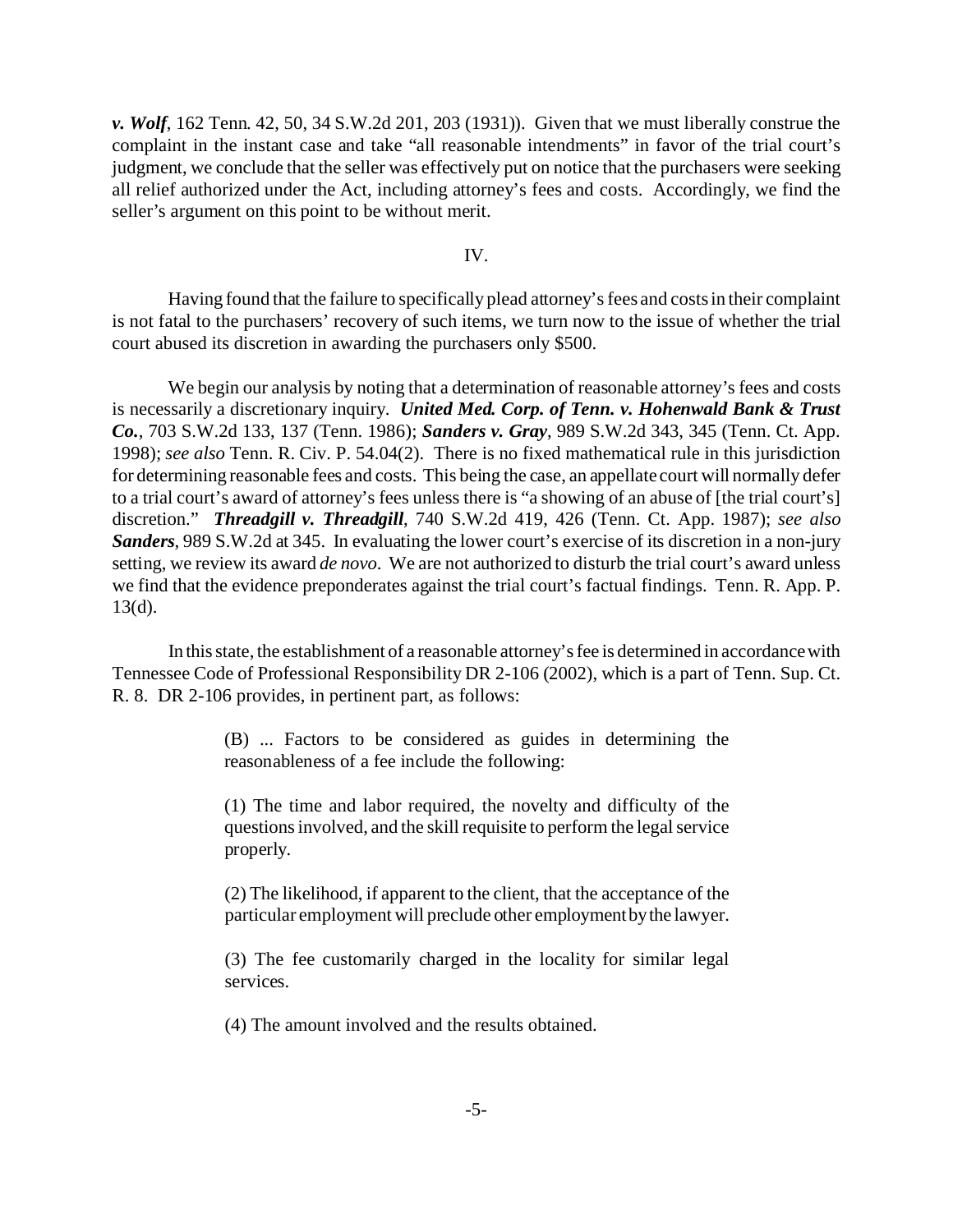(5) The time limitations imposed by the client or by the circumstances.

(6) The nature and length of the professional relationship with the client.

(7) The experience, reputation, and ability of the lawyer or lawyers performing the services.

(8) Whether the fee is fixed or contingent.

With respect to the final factor, our Supreme Court has opined that "[a]n attorney's fee should be greater where it is contingent than where it is fixed." *United Med.*, 703 S.W.2d at 136.

After applying the DR 2-106 factors to cases involving attorney's fees, the courts of this state have been faced with the issue of whether an award of fees and costs should be proportionate to an award of compensatory damages. In *Adkinson v. Harpeth Ford-Mercury, Inc.*, App. No. 01-A-01- 9009-CH-00332, 1991 Tenn. App. LEXIS 114 (Tenn. Ct. App. M.S., filed February 15, 1991), a jury found that the defendant car dealership had violated the Act, and the jury awarded the plaintiff damages of approximately \$8,555. *Id.* at \*1. The trial court then awarded the plaintiff attorney's fees of \$20,004 and expenses of approximately \$2,886. *Id.* at \*11. The defendant appealed, arguing, *inter alia*, that the trial court abused its discretion in awarding fees in an excessive amount. *Id.* at \*21-\*22.

In analyzing this issue, we relied on the United States Supreme Court case of *City of Riverside v. Rivera*, 477 U.S. 561, 106 S. Ct. 2686, 91 L. Ed. 2d 466 (1986). In *City of Riverside*, a civil rights action, the jury awarded the plaintiffs \$33,350, and the District Court awarded the plaintiffs their full requested attorney's fee of approximately \$245,000. *Id.* at 564-65, 106 S. Ct. at 2689. On appeal, the defendants argued that the fee award should be proportionate to the monetary award. *Id.* at 567, 106 S. Ct. at 2690. Rejecting that argument, the Supreme Court stated the following:

> A rule that limits attorney's fees in civil rights cases to a proportion of the damages awarded would seriously undermine Congress' purpose in enacting § 1988. Congress enacted § 1988 specifically because it found that the private market for legal services failed to provide many victims of civil rights violations with effective access to the judicial process.... These victims ordinarily cannot afford to purchase legal services at the rates set by the private market.

> > \* \* \*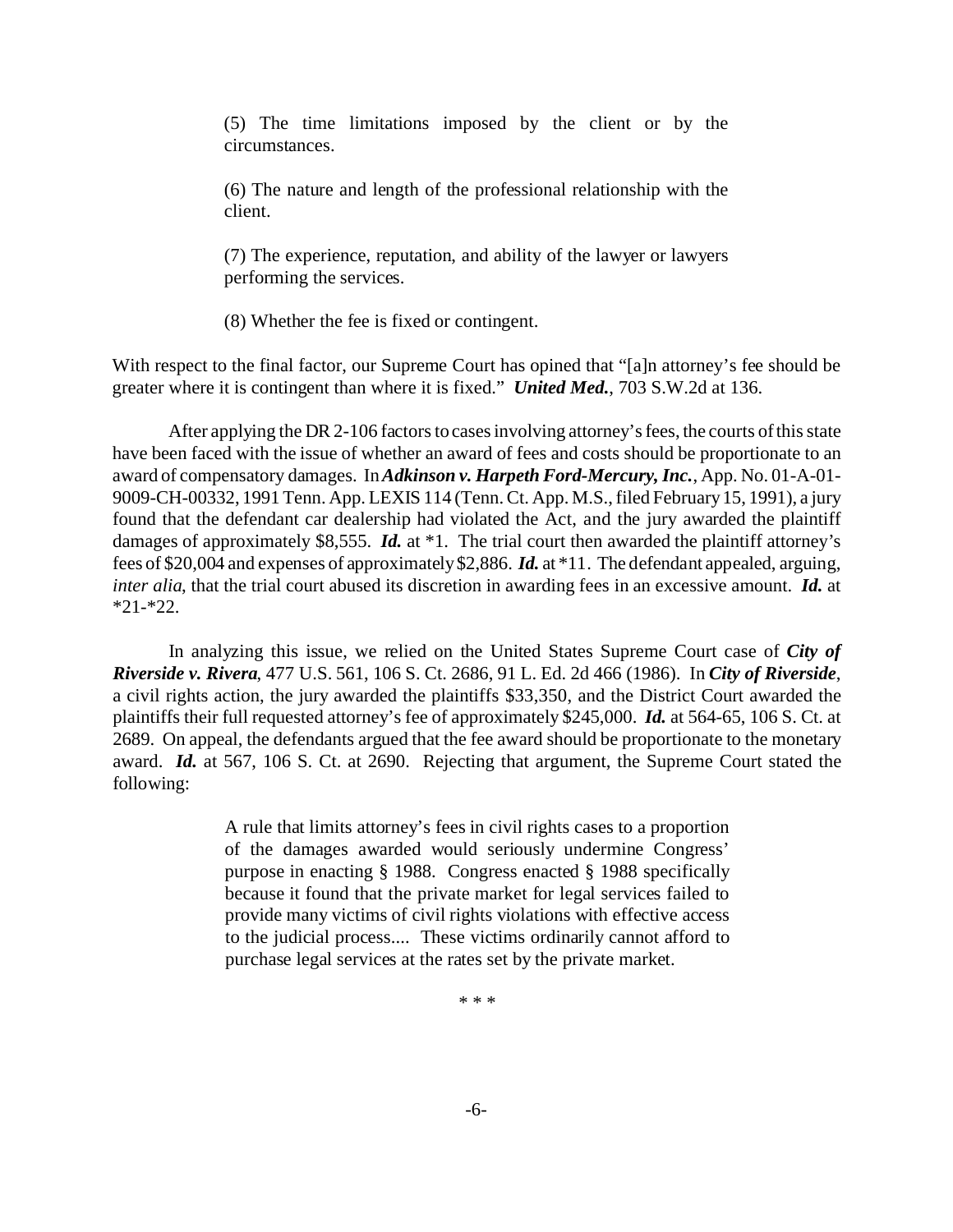Moreover, the contingent fee arrangements that make legal services available to many victims of personal injuries would often not encourage lawyers to accept civil rights cases, which frequently involve substantial expenditures of time and effort but produce only small monetary recoveries.

\* \* \*

A rule of proportionality would make it difficult, if not impossible, for individuals with meritorious civil rights claims but relatively small potential damages to obtain redress from the courts. This is totally inconsistent with Congress' purpose in enacting § 1988. Congress recognized that private-sector fee arrangements were inadequate to ensure sufficiently vigorous enforcement of civil rights. In order to ensure that lawyers would be willing to represent persons with legitimate civil rights grievances, Congress determined that it would be necessary to compensate lawyers for all time reasonably expended on a case.

*City of Riverside*, 477 U.S. at 576-78, 106 S. Ct. at 2695-96.

Affirming the trial court's award of attorney's fees in *Adkinson*, we opined as follows:

While the instant case does not involve a civil rights action, it does involve the Tennessee Consumer Protection Act, ... and we are of the opinion that that reasoning is applicable.... The potential award of attorney's fees under the Tennessee Consumer Protection Act is intended to make prosecution of such claims economically viable to plaintiff.

*Adkinson*, 1991 Tenn. App. LEXIS 114, at \*24-\*25.

In *Lowe v. Johnson County*, C/A No. 03A01-9309-CH-00321, 1995 Tenn. App. LEXIS 320 (Tenn. Ct. App. E.S., filed May 19, 1995), a Tennessee Human Rights Act case, the jury awarded the plaintiff \$25,000 in damages, but the trial court awarded only \$12,000 of the requested \$96,000 in attorney's fees and costs. *Id.* at \*3. The plaintiff appealed the award of fees and costs, arguing that it was unreasonably low. *Id.* at \*1. Again relying on the guidance of *City of Riverside*, we found that "[i]n view of the relationship between the THRA and the federal civil rights acts, we believe the comments of the Supreme Court on these points are persuasive support for our fee and expense award in this case." *Lowe*, 1995 Tenn. App. LEXIS 320, at \*25. Finding that the trial court abused its discretion in awarding only \$12,000 in fees and costs, this court awarded attorney's fees of \$59,017 and paralegal expenses of \$1,918, and stated the following: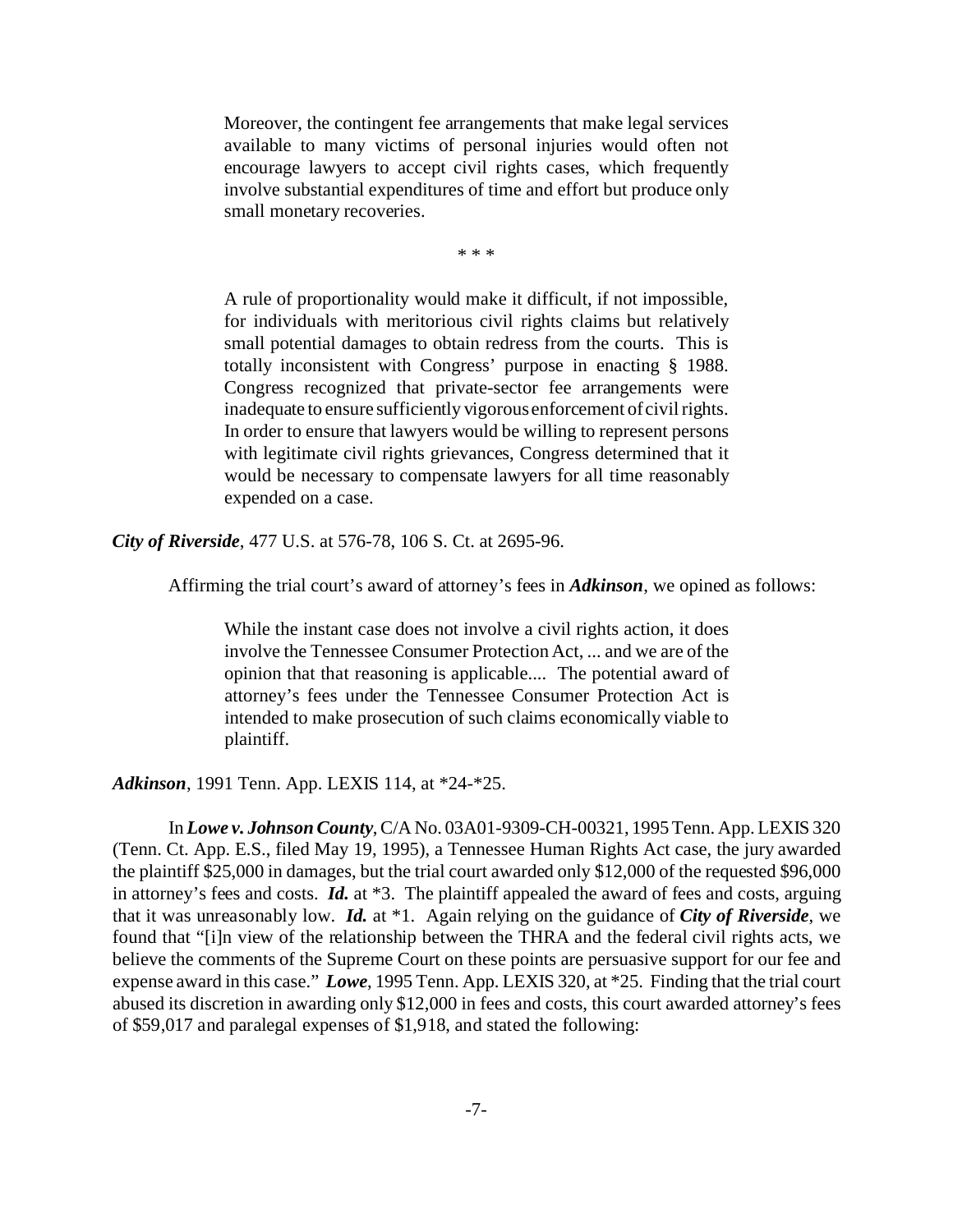We recognize that we are awarding, as fees and expenses, more than twice the amount of the jury award; but this fact does not deter us. We agree with the United States Supreme Court that a rule limiting an attorney's fee to a proportion of the damages awarded would seriously undermine the purpose behind civil rights enactments.... Fee awards must fully and reasonably compensate plaintiff's counsel if the purpose and intent of the THRA is to be fulfilled.

*Id.* at \*25-\*26 (footnote omitted). *See also Patton v. McHone*, App. No. 01-A-01-9207-CH-00286, 1993 Tenn. App. LEXIS 212, at \*18-\*19 (Tenn. Ct. App. M.S., filed March 24, 1993) (holding that an award of attorney's fees and expenses, in a claim under the Magnuson-Moss Act, that are "some five times the amount of compensatory damages does not affect the validity of plaintiff's claim for reasonable attorney's fees").

In the instant case, there is nothing in the record before us to indicate that the trial court relied upon the factors set forth in DR 2-106 or the aforementioned case law in determining the reasonableness of the requested attorney's fees and expenses. The trial court's comments on the purchasers' motion to alter or amend reveal that the court considered the jury's award of \$2,500 to be the cash equivalent of the seller's offer of repairs and an extended warranty. Based upon this rationale, the trial court decided that an award of the full amount of fees and expenses requested by the purchasers in this case would be unfair, because, according to the trial court's reasoning, the purchasers could have accepted the seller's offer and saved themselves from incurring over \$11,000 in fees and expenses.

With respect to the award of damages to the purchasers, we find that the evidence preponderates against a finding that the jury's award was roughly equivalent to the offer made by the seller prior to trial. In this case, the purchasers sought a cash settlement/award for the diminution in value caused by the damage that was hidden from them. The offer made pre-trial was not a cash offer for diminution in value, but rather one of repairs and an extended warranty. In effect, the seller offered a mechanism by which the purchasers could obtain free repairs while what they really wanted – and rightfully so – was to be compensated for the decrease in value between that of a new vehicle and one that had been damaged and repaired. Moreover, it is clear from the record that the seller did not advise the purchasers of the cash value of its offer. The first time the purchasers learned of the alleged value of the extended warranty was at trial, when the seller's general manager testified that the cost of the warranty to a customer would be "somewhere in the ... \$2,000 neighborhood, or maybe slightly under that."

We conclude that the factual predicate upon which the trial court made its determination regarding fees and expenses was in error. We therefore remand this case to the trial court for a determination of whether the claimed services of the purchasers' counsel were actually performed; whether the work was necessary; and whether the claimed rates were reasonable; and then to set the fee based upon those determinations under the guidance of the factors set forth in DR 2-106.